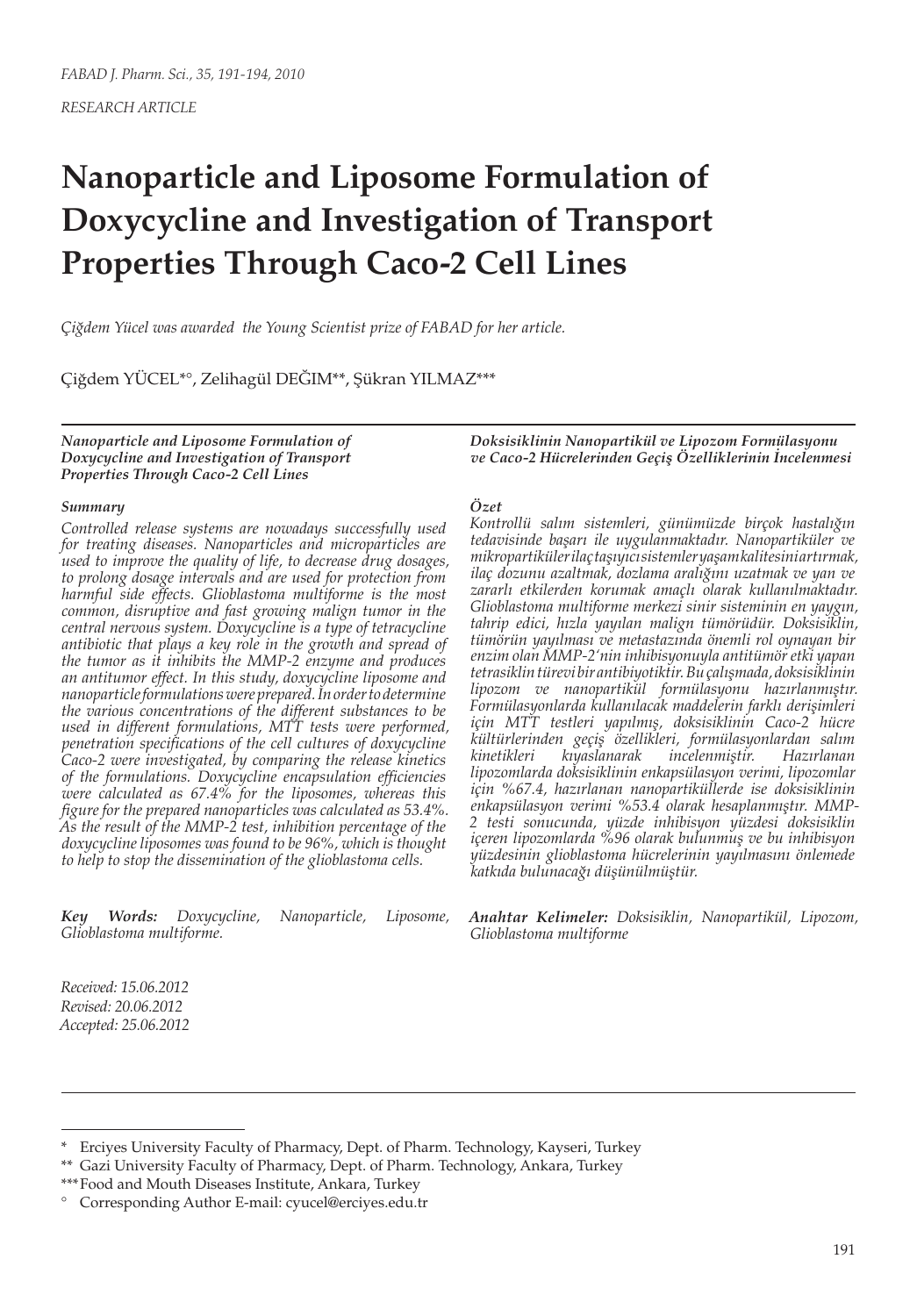### **INTRODUCTION**

Doxycycline is a semisynthetic antibiotic with a broad spectrum of activity against a wide range of gram negative and positive pathogens (1). The present data in the literature indicate that doxycycline as a cytotoxic agent and matrix metalloproteinases inhibitor, can be a reasonable candidate for the treatment of glioblastoma multiforme (2). Liposomes can act as biocompatible, biodegradable, non-immunogenic drug carriers, hence the advantages of liposomal-encapsulated drugs are their prolonged duration of exposure (3). Nanoparticles are submicron-sized polymeric colloidal particles with a therapeutic agent of interest encapsulated within their polymeric matrix, or adsorbed or conjugated onto the surface (4). Caco-2 cells are human colon cancer derived cells, which are increasingly used in invitro blood-brain barrier (BBB) models, in passive permeability and membrane transport studies (5,6). In this study, Caco-2 cells were used as a model. The cytotoxic effects of doxycycline on Caco-2 cells, the penetration of doxycycline nanoparticle and liposome formulations through Caco-2 cells were investigated. MTT test was performed to test doxycycline effect on the viability of Caco-2 cells.

# **MATERIAL and METHODS Preparation of nanoparticles**

Doxycycline nanoparticles were prepared using emulsion polymerisation. Eudragit-RS-100 was used as a polymer. The polymer (2 g) was dissolved in methanol at room temperature, then was injected slowly  $(0.5 \text{ mL.min}^{-1})$  into aqueous phases containing Doxycycline and 0.4% PVA (polyvinilalcohol). The mixture was stirred at 8000 rpm by Ultraturrax® for 5 minutes. After evaporation, nanoparticle suspensions were ultracentrifuged at 15000 rpm at 25°C for 35 min. Supernatants and nanoparticles were separated.

## *Preparation of liposomes*

Doxycycline liposomes were prepared using dry film hydration method. Cholesterol, phospholipid (dipalmytoilphosphatidiylcholine-DPPC) and doxycycline were added to the flask. After it was dissolved in chloroform, was then evaporated under

rotavapor at  $\sim$ 44°C. The dry film was hydrated by phosphate buffer (pH 7.4) and vortexed. Liposome suspensions were ultracentrifuged at 15000 rpm at 25°C for 60 min. Supernatants and liposomes were separated.

#### **Preperation of cell culture**

Caco-2 cells were seeded on polycarbonate filter inserts for 21 days (1.2 cm diameter, 0.4 µm pore size) with 80000 cells/cm2 density (7).

#### **MTT test**

MTT test was performed to study the doxycycline effect on viability of the Caco-2 cells. Cell viability was also investigated using DMEM for 24 hours periods. Various doxycycline concentrations (20, 15, 10, 5, 2.5  $\mu$ g/mL), and liposome formulations (75, 50, 25 µl volumes) were studied in DMEM.

#### *Penetration Experiments*

According to MTT test results, the cell viability seemed to be higher with DMEM and it was used for penetration studies. Doxycycline concentration did not exceed to 10 µg/mL for 24 hours of penetration period. (Figure 1). Caco-2 monolayer containing membrane was placed between donor and receptor compartments of vertical diffusion cells.  $95\%$  O<sub>2</sub> and  $5\%$  CO<sub>2</sub> were delivered to the system within the experiment period at 37ºC to maintain cell viability. Penetration experiments were performed from apical to basolateral compartment. Dialysis membrane penetration studies were also performed at 37ºC using pH 7.4 phosphate buffer. Samples were taken out at specified time periods. Removed sample volumes were always replenished with fresh DMEM. The doxycycline content of the samples were analyzed by a UV spectrophotometer.

#### **Apparent permeability coefficients**

Apparent permeability coefficient (Papp = k) of doxycycline was calculated according to the following equation:

$$
Papp = \frac{dQ}{dt} - \frac{1}{AC_0}
$$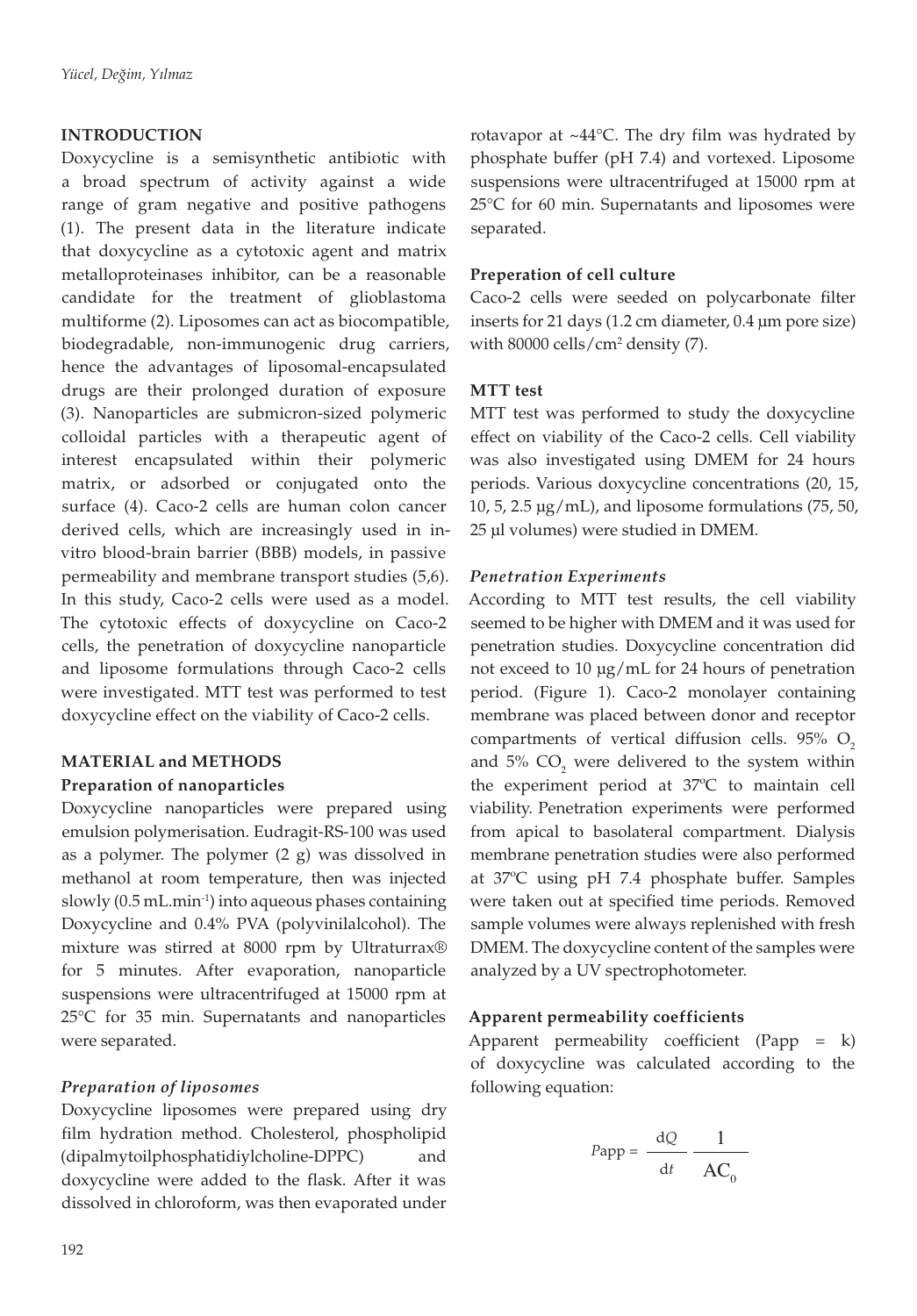



nanoparticle (2) formulation on the Caco-2 cell viability.

 $dQ/dt$  refers to permeability rate, A  $(cm<sup>2</sup>)$  refers to membrane diffusion area,  $C_0$  ( $\mu$ g/mL) refers to the initial concentration of doxycycline in the donor compartment.

#### **MMP-2 determination**

Approximately  $5x10^5$  Caco-2 cells were seeded to 35 mm wells. They were incubated for two days and washed with DMEM. Studied groups were incubated with 1 mL DMEM for 18 h. After the cells were centrifugated, MMP-2 was determined from the upper clear part of the kit.

#### **RESULTS**

The cumulative amount of doxycycline nanoparticle and liposome formulations transported through apical to basolateral side of Caco-2 cells was found to be  $53.4\%$  and  $67.4\%$  (n = 3) for doxycycline nanoparticles and liposomes, respectively (Figure 2).

|                                        |  |  |  | Table 1. Apparent permeability coefficients (k) of |  |  |  |  |
|----------------------------------------|--|--|--|----------------------------------------------------|--|--|--|--|
| doxycycline liposome and nanoparticle. |  |  |  |                                                    |  |  |  |  |

| <b>Samples</b>           | Apparent permeability<br>coefficients (k) |
|--------------------------|-------------------------------------------|
| Doxycycline solution     | $0.881 \pm 0.030$                         |
| Doxycycline nanoparticle | $1.21 \pm 0.17$                           |
| Doxycycline liposome     | $2.82 \pm 0.15$                           |

Apparent permeability coefficients (k) were calculated as  $1.21 \pm 0.17$ ,  $2.82 \pm 0.15$  (n = 3) for doxycycline nanoparticles and liposomes, respectively (Table 1). Based on the secretion of MMP-2 from cancer cells, various formulations containing MMP inhibitor, doxycycline, have been tested and it was found that the growth of the cancer cells was inhibited by developed doxycycline formulations. The best inhibition percentage of  $96.6 \pm 0.003\%$  (n = 4) was seen significantly with doxycycline liposomes ( $p$  <0.001) (Table 2).

#### **DISCUSSION**

In the present study MLV liposomes were prepared Figure 1. Effects of doxycycline liposome (1) and by the dry film hydration method using DPPC and

**Table 2.** MMP-2 determination of the percentage of results.

| <b>Formulations</b>      | concentration%           |
|--------------------------|--------------------------|
| Control grup             | $100 \pm 0.00$ (n = 7)   |
| Doxycycline liposome     | $96.6 \pm 0.003$ (n = 4) |
| Doxycycline nanoparticle | $98.9 \pm 0.002$ (n = 4) |



**Figure 2.** Cumulative amount of doxycycline nanoparticle and doxycycline liposome.